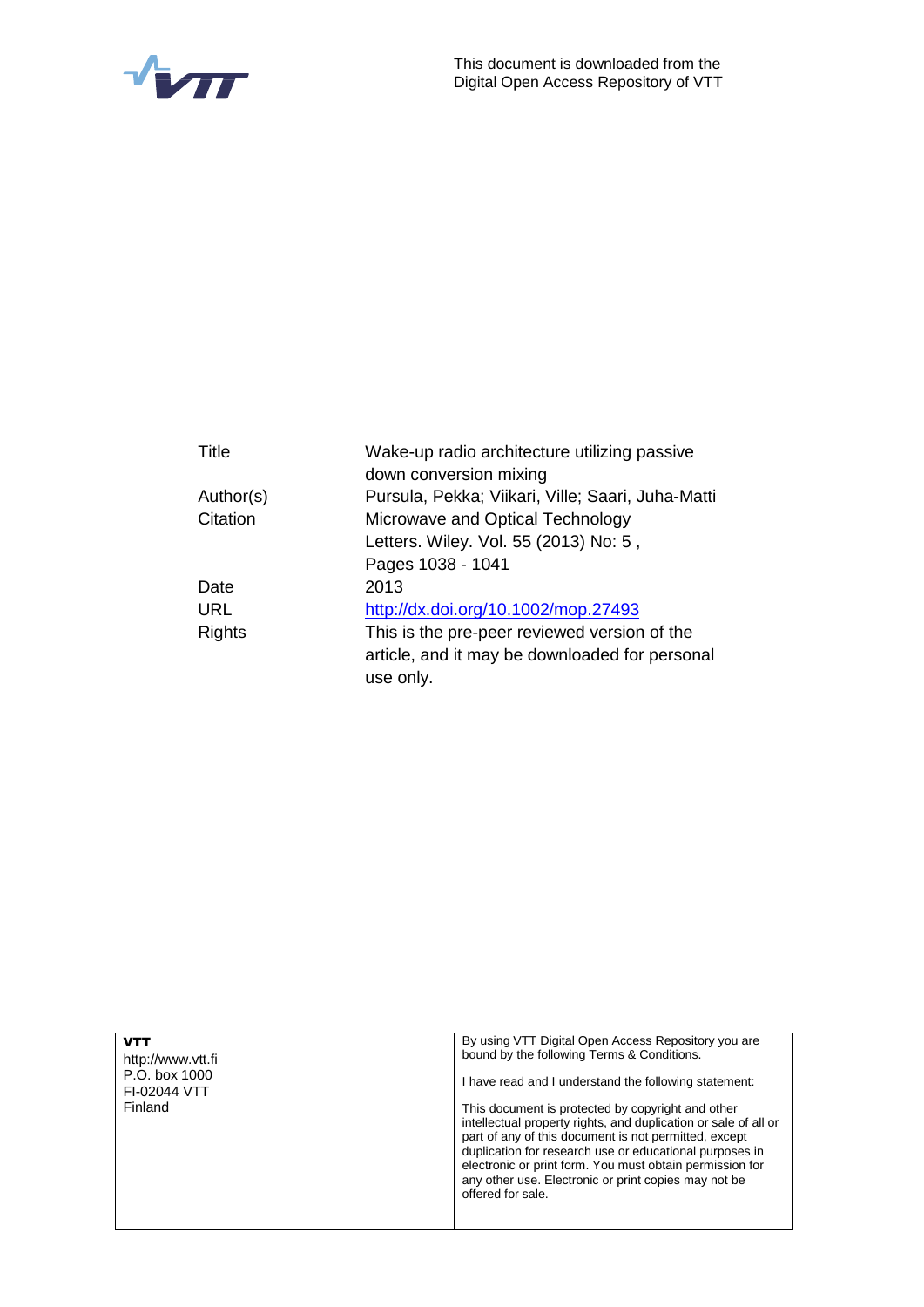# Wake-Up Radio Architecture Utilizing Passive Down Conversion Mixing

Pekka Pursula, Ville Viikari*,* Juha-Matti Saari

VTT Technical Research Centre of Finland,

P.O. Box 1000, 02044 VTT, Finland.

Corresponding author: pekka.pursula@vtt.fi

Abstract: This letter describes a low energy wake-up radio that is based on passive down conversion. The receiver activates when it receives two closely located frequencies that are down converted in the passive mixer. The down converted signal is applied to a low frequency wake-up IC that provides an identification code and wakes up an active radio for further communication. This letter derives an expression for the voltage sensitivity of the mixer and verifies the concept experimentally at 2.45 GHz. The wake-up radio consumes 6.8 µA at 3 V.

Key Words: Detectors, mixers, transponders, wake-up radios, wireless sensors.

#### 1. Introduction

Future ubiquitous sensing, computing, and manufacturing systems necessitate wireless sensor networks [1]. Such networks are proposed, e.g. for health [2] and environmental monitoring [3]. Traditionally sensor nodes are equipped with a battery while an emerging solution is to use devices capable of harvesting ambient energy [4]. In both cases, the supply power is scarce.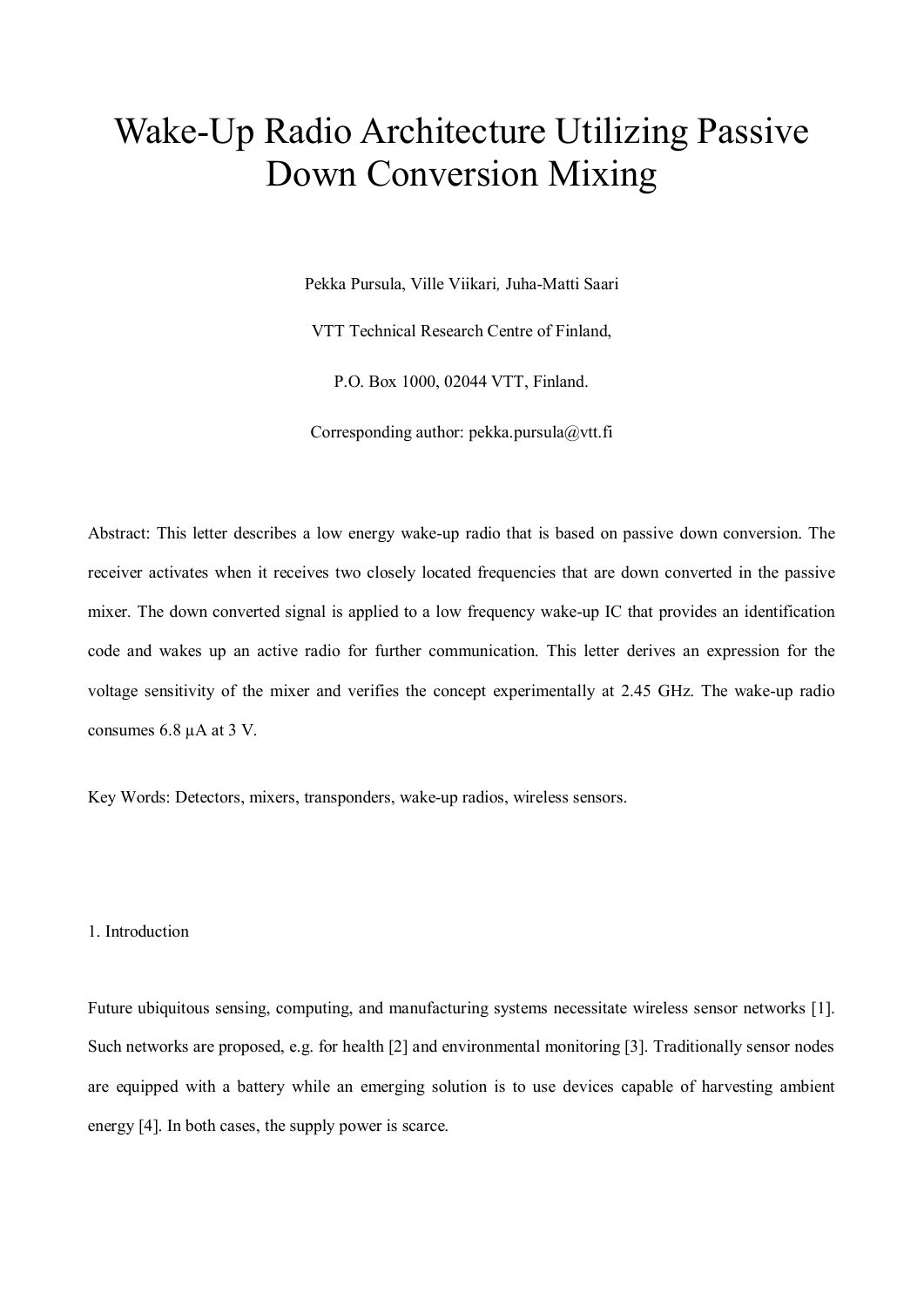Radio transceiver consumes often the most power in a wireless sensor node. To save power, wireless sensor nodes communicate during predefined time slots, e.g., in Zigbee and Bluetooth Low Energy (BT LE) [5]. Numerous low-power radios are proposed for sensor nodes [6]-[8], but they are not commercially available.

In this letter we present a novel wake-up radio receiver that is based on passive mixing, which has been recently used in intermodulation sensors [9] and millimeter wave RFID [10], as well as wake-up circuits at 900 MHz [11]. A comparison of low energy radios in Table 1 illustrates the very low power consumption of the suggested wake-up concept.

In addition to the 900 MHz solution in [9], we provide PER analysis and an equally sensitive application for 2.45 GHz. We also derive an analytical expression for the low-frequency wake-up signal. The expression can be used to optimize the radio front-end and to derive the wake-up distance.

The base station transmits both RF (radio frequency) and LO (local oscillator) signals in air, which are then passively mixed in the wake-up receiver to generate the base-band signal. Saving need for a local oscillator in the wake-up receiver, the approach reduces reception current consumption dramatically. The receiver can be on all the time, still achieving lower current consumption than the scheduled active radio. In addition to this, the phase noise in RF and LO correlates and cancels out, which provides higher signal-to-noise ratio.

The first radios, in fact, also transmitted the LO signal wirelessly [12]. The modern heterodyne architecture enables a good spectral efficiency, but may not be ideal for power limited systems, such as wireless sensors. Further, the base station can generate two sinusoids for wake-up signal by the full AM modulation. Hence, the same transmitter can be used for wake-up signal generation and active radio communication.

#### 2. Theory

The RF electrical equivalent circuit of the wake-up radio receiver is presented in Figure 1. It consists of an antenna, matching components, and a mixing element supplying the base-band signal to the wake-up IC,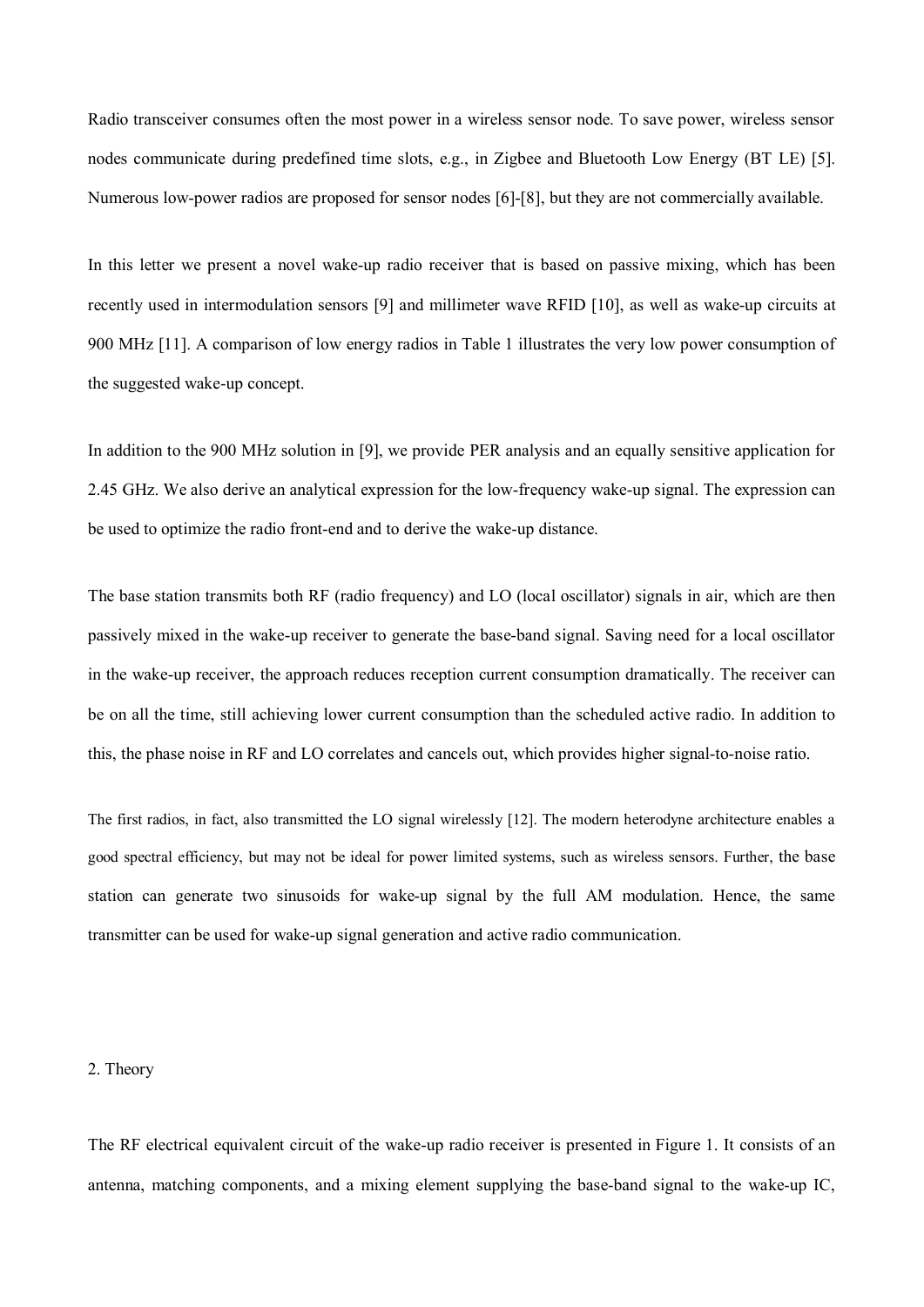which is modeled as a parallel RC-circuit. A Schottky diode is used for mixing.

To calculate the down-conversion efficiency, let us consider a Schottky diode under a DC bias and small signal conditions. The AC diode current is given as

$$
I_j(V_j) = I_s \left( e^{\alpha(V_j + V_{dc})} - 1 \right) \approx \frac{V_j}{R_j} + \frac{\alpha V_j^2}{2R_j},\tag{1}
$$

where  $I_s$  is the saturation current,  $V_j$  is the AC voltage across the junction,  $\alpha$  the diode parameter, and  $R_j =$  $(\alpha J_s e^{\alpha V d c})^{-1}$  is the dynamic junction resistance. The junction capacitance under DC bias is given as

$$
C_j(V_{dc}) = C_{j0} \left(1 - \frac{V_{dc}}{\varphi}\right)^{-\gamma},\tag{2}
$$

where  $\gamma$  is the profile parameter and  $\varphi$  is the junction potential. We neglect the voltage-dependent capacitance in the mixing process, because the resistive term dominates at the low mixing frequencies that are considered in this paper.

The antenna receives two sinusoids from the transmitter and generates a voltage of

$$
V_g = \hat{V}_g \left[ \sin(\omega_1 t) + \sin(\omega_2 t) \right] \tag{3}
$$

where  $\hat{V}_g = 2\sqrt{2P_{in}R_g}$ ,  $P_{in}$  is a received power at one frequency,  $R_g$  is the antenna resistance,  $\omega_l$  and  $\omega_2$  are angular frequencies. Assuming that the frequency difference  $\omega_{\Delta} = \omega_2 - \omega_1$  is small compared to the bandwidth of the matching circuit, the voltage generated across the diode junction is given as

$$
V_g = S_{jg}(\omega_{RF})\hat{V}_g[\sin(\omega_1 t) + \sin(\omega_2 t)],
$$
\n(4)

where  $\omega_1 \approx \omega_2 \approx \omega_{RF}$ , and  $S_{jg}(\omega_{RF})$  is the voltage transfer function of the matching circuit. Now the current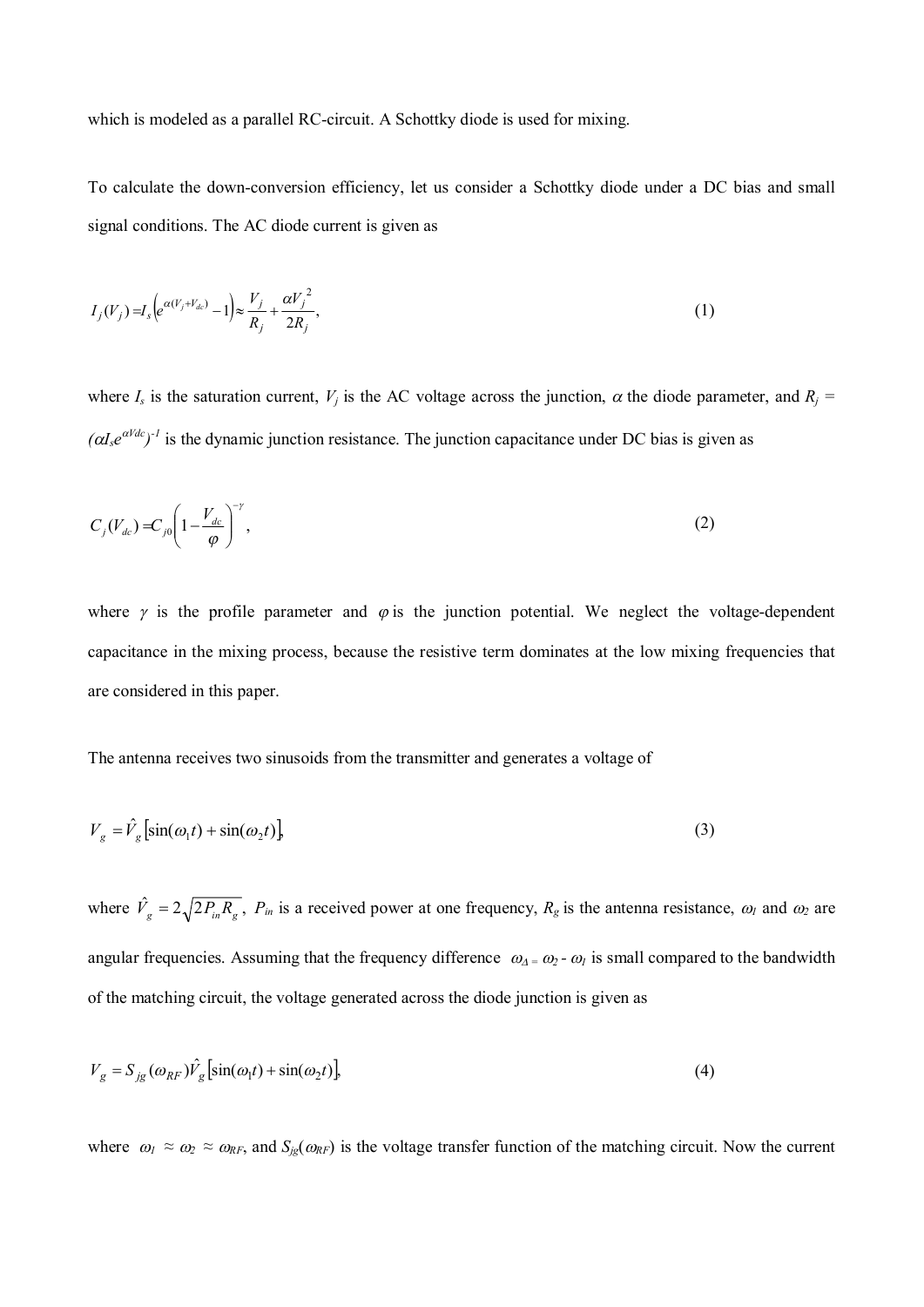of an equivalent Norton current source in parallel with the junction at the difference frequency  $\omega_{\Delta}$  can be calculated by inserting (4) in (1), and assuming the voltage across the load at the difference frequency is roughly equal to the junction voltage

$$
V_L(\omega_\Delta) \approx V_j(\omega_\Delta) = \frac{\alpha}{2R_j} Z_N(\omega_\Delta) S_{jg}^2(\omega_{RF}) \hat{V}_g^2 \cos(\omega_\Delta t), \qquad (5)
$$

where  $Z_N(\omega_\lambda)$  is the impedance of the equivalent Norton current source in Figure 1.

### 3. Experiments

A photograph of the wake-up radio prototype at 2.45 GHz ISM band is presented in Figure 2. The main components include a low-frequency wake-up IC (Austriamicrosystems AS3930) that provides an 8-bit identification code, a passive down conversion mixer based on a Schottky diode (Avago HSMS-286) with lumped element matching, and a ceramic antenna.

#### A. Down-conversion efficiency

To measure the performance of the down-conversion mixer, the antenna is replaced with a  $50-\Omega$  coaxial cable. Two sinusoids from signal generators (Agilent E8257C and 8362B) are fed through a power combiner (Mini-Circuits ZAPDQ-4) to the antenna port. The voltage at the difference frequency is measured with a high-impedance probe (Tektronix P6243) and a spectrum analyzer (Hewlett-Packard 8562E). The measurement results are compared to theoretical curves, which are calculated using the parameter values in Table 2.

The voltage at the difference frequency  $V_i(\omega_A)$  is presented as a function of the carrier frequency  $f_{RF}$  and as a function of the difference frequency  $f_A$  in Figs. 3 and 4, respectively. The input power is  $-30$  dBm at one frequency in both figures. A distinct sensitivity improvement of 6 dB due to biasing is seen in both figures.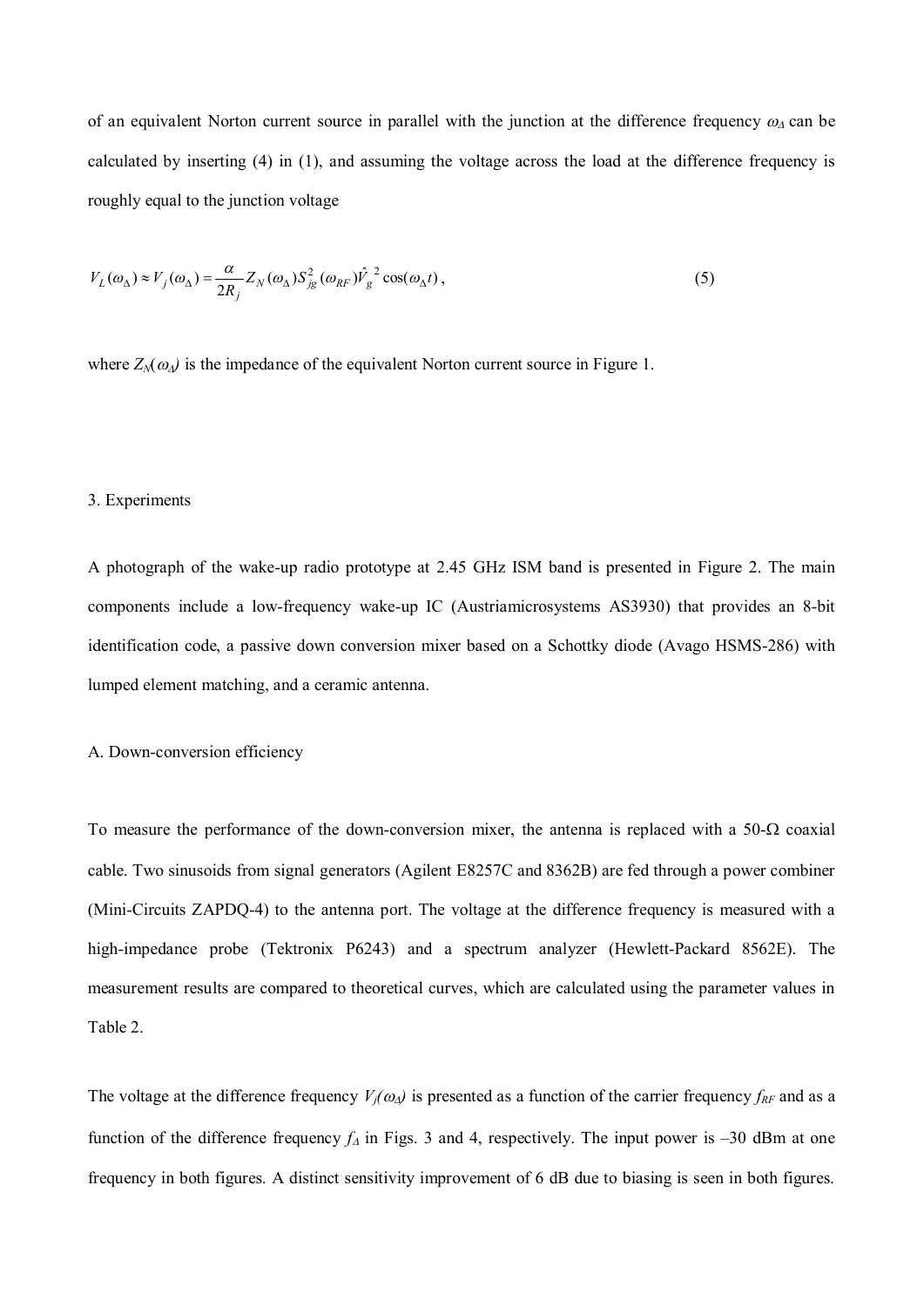The calculated curves correspond to the measured ones at zero-bias, but there is some difference under forward bias. We assume that the discrepancies occur, because the junction capacitance does not precisely follow the model in (2), and because the small signal approximation does not hold at high power levels.

The voltage  $V_i(\omega)$  as a function of the input power is shown in Figure 5. The specified voltage sensitivity of the wake-up circuit is 100  $\mu$ V. This voltage is achieved when the input power is greater than -44 dBm for an unbiased receiver and -50 dBm for a biased one. The small-signal approximation is seen to be valid when  $V_i(\omega)$  is below 10 mV.

The achieved unbiased sensitivity is 8 dB lower than that of the radio presented in [9] at 900 MHz. This is because the down-conversion efficiency of the unbiased Schottky diode decreases with an increasing frequency due to the RC cut-off. Above the cutoff, the voltage over the junction is defined by capacitance only, leading to a  $\omega^{-1}$  decay. Taking into account the square-dependence of output voltage to the input voltage (Equation 5), we can calculate a theoretical sensitivity decrease as  $(900 \text{ MHz}/2.45 \text{ GHz})^2 \sim -8.5 \text{ dB}$ . Hence the sensitivities in this work and in [9] are equivalent.

Biasing of the receiver helps to reduce the diode resistance, and thus drive the RC-cutoff to higher frequencies. With sufficiently high bias current, the sensitivity is independent of frequency. However, we have limited the bias current to  $1 \mu A$  to save a battery, and hence the biased sensitivity is not exactly as high as at 900 MHz.

#### B. Packet error rate and range

The packet error rate (PER) for an AGWN (additive Gaussian white noise) channel is [12]

$$
PER = 1 - \left(1 - \frac{1}{2}\operatorname{erfc}\left(\sqrt{\frac{E_{bit}}{N}}\right)\right)^n,\tag{6}
$$

where  $E_{bit}$  is the energy per bit,  $N/2$  is the receiver noise power spectral density and *n* is the number bits in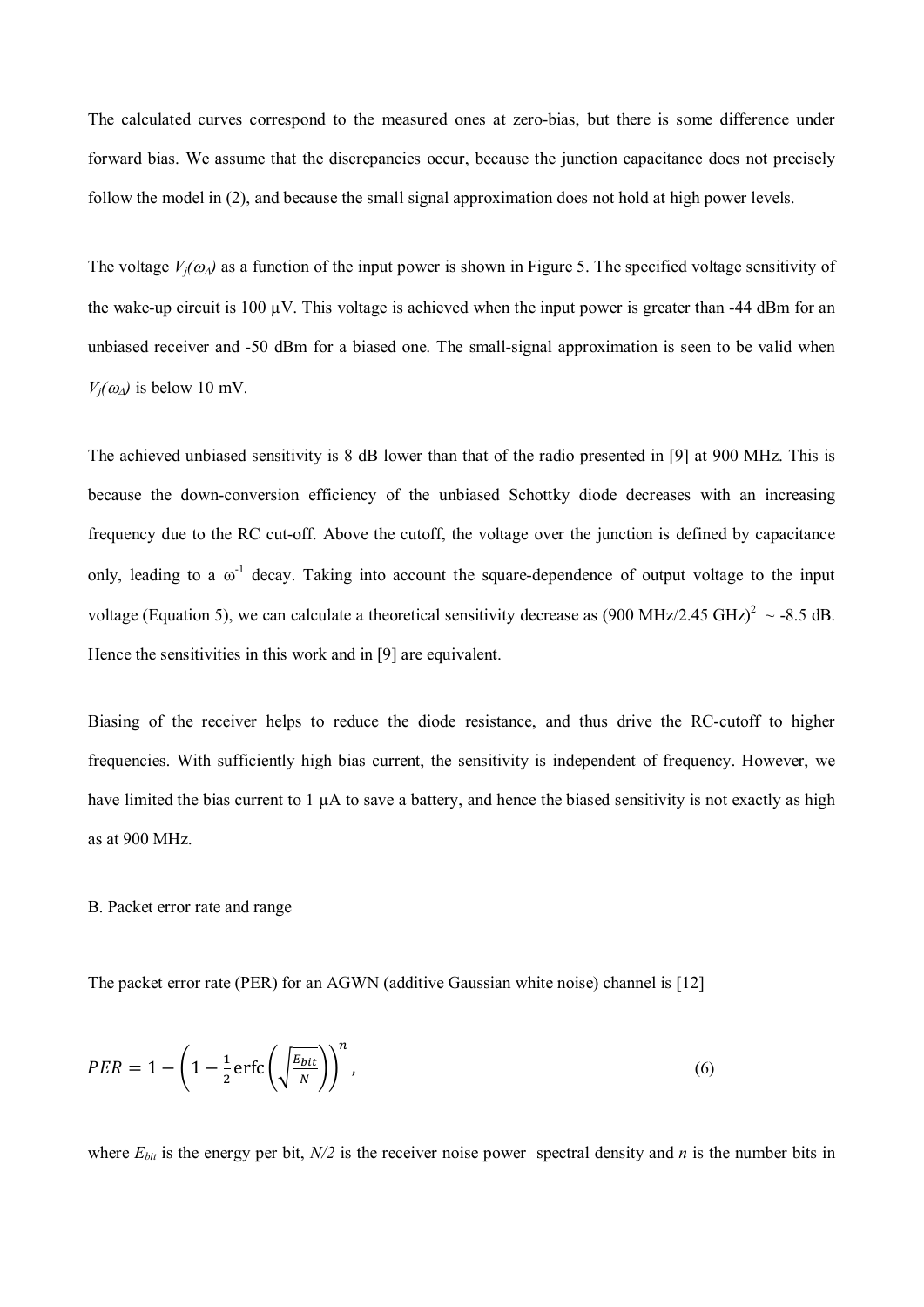the wake-up packet. Because the conversion loss in the passive mixer is strongly dependent on incoming power, we have to calculate  $E_{bit}$  and  $N$  at wake-up IC input, leading to expression

$$
\sqrt{\frac{E_{bit}}{N}} = \frac{\beta P_{rf}}{V_0} \sqrt{\frac{BW}{2 f_{bit}}},\tag{7}
$$

where  $\beta$  is the measured mixer voltage sensitivity from Figure 5,  $P_{rf}$  is the input RF power that can be calculated from Friis equation, *V0*, *BW*, *fbit* are the wake-up IC sensitivity, bandwidth and bit rate, respectively. Theoretical PER vs. range can be calculated using Eqs. (6) and (7) and system parameters in Table 3.

In Figure 6, the calculated PER as a function of range is presented with the measured values. The measurement was carried out in an empty seminar room. A range of about 7 m (PER  $\leq$  0.5 %) is achieved with a transmit power of 5.6 mW<sub>ERP</sub>. Radio regulations allow more than 100-fold transmit power, leading in theory to over ten-fold range. Again, the result is in line with the work in [9], when taking into account the difference in frequency.

The measured current consumption of the wake-up radio is 6.8  $\mu$ A, of which 5.8  $\mu$ A is delivered to the AS3930 and 1 µA to Schottky diode bias.

#### 4. Conclusion

We have presented a low-power wake-up radio that is based on passive down-conversion. The mixer receives two frequencies located close to each other and generates a signal at the difference frequency, which is then applied to wake-up IC that provides an identification code. We demonstrated the concept at 2.45 GHz, and achieved a range of 7 m (PER <  $0.5\%$ ) with a transmit power of 5.6 mW<sub>ERP</sub>. The current consumption of the receiver is 6.8 µA.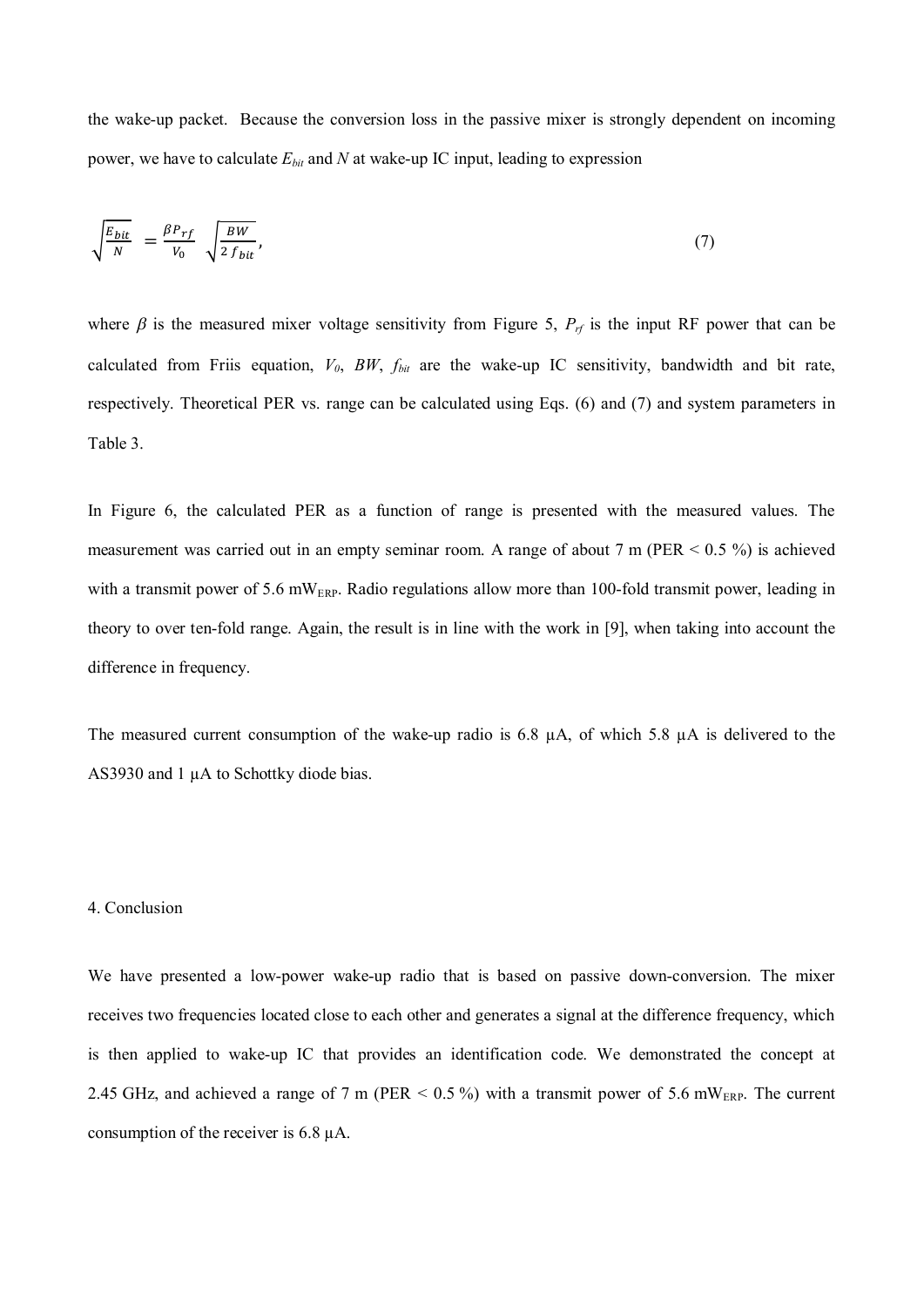## Acknowledgment

This work was supported in part by the Academy of Finland under the decision 132982, and the Finnish Funding Agency for Technology and Innovation under project Fimecc/Intersync.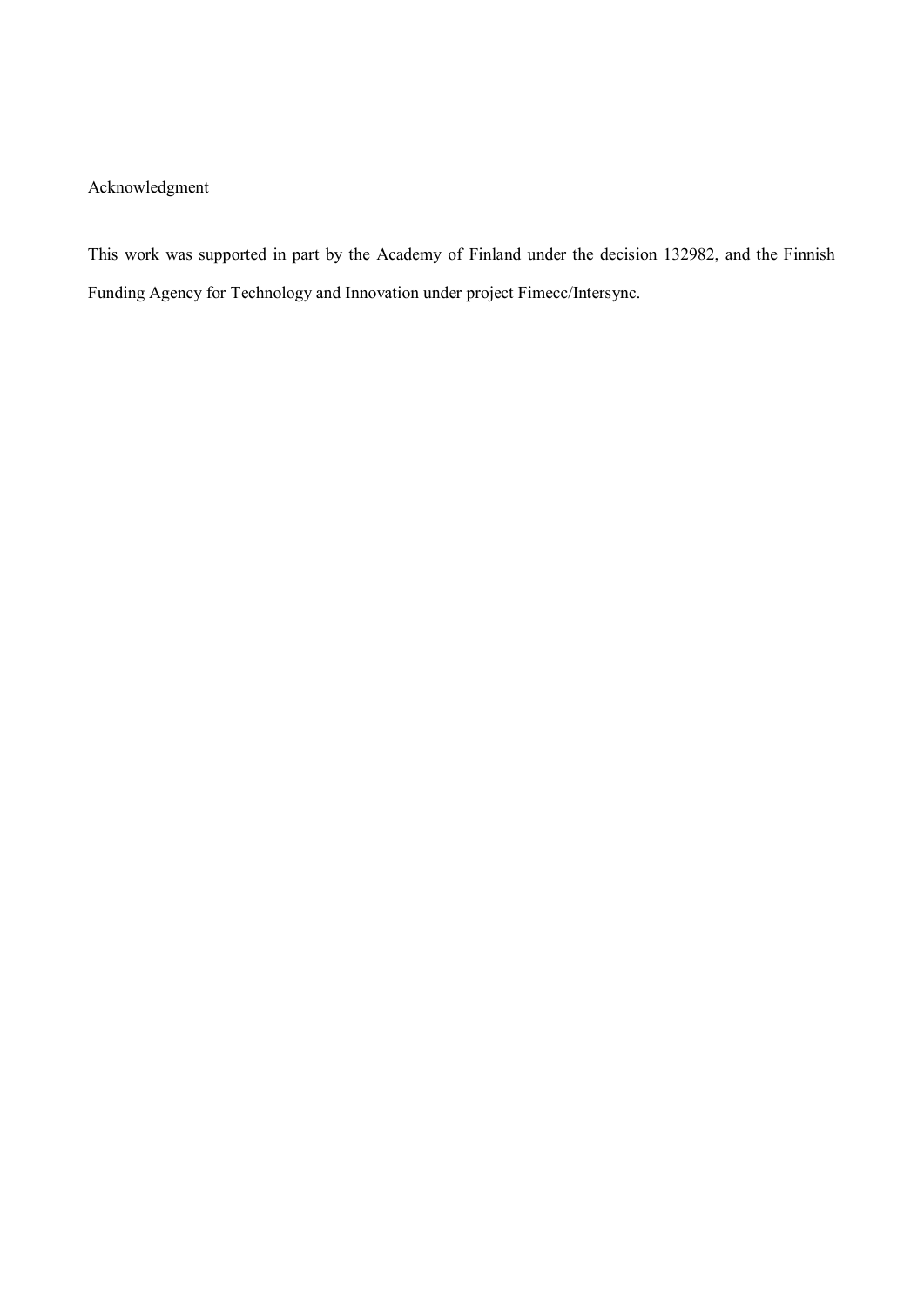Figure 1 Electrical equivalent circuit of the wake-up receiver.

Figure 2 Photograph of the prototype.

Figure 3 Measured (markers) and calculated (lines) voltages at the difference frequency for a zero-biased and forward-biased diode as a function of the carrier frequency.  $f_{\Delta} = 100$  kHz.

Figure 4 Measured (markers) and calculated (lines) voltages at the difference frequency for a zero-biased and forward-biased diode as a function of the difference frequency.  $f_{RF} = 2.45 \text{ GHz.}$ 

Figure 5 Measured (markers) and calculated (lines) voltages at the difference frequency as a function of the input power.  $f_{RF}$  = 2.45 GHz and  $f_{\Delta}$  = 100 kHz. Sensitivity of the wake-up receiver is the input power, at which output voltage is 100  $\mu$ V, i.e. -44 dBm unbiased and -50 dBm for biased receiver (extrapolated).

Figure 6 Measured (markers) and calculated (line) PER of the wake-up radio.

Table 1 Low energy radio comparison at 2.45 GHz.

Table 2 Mixer parameters.

Table 3 System parameters.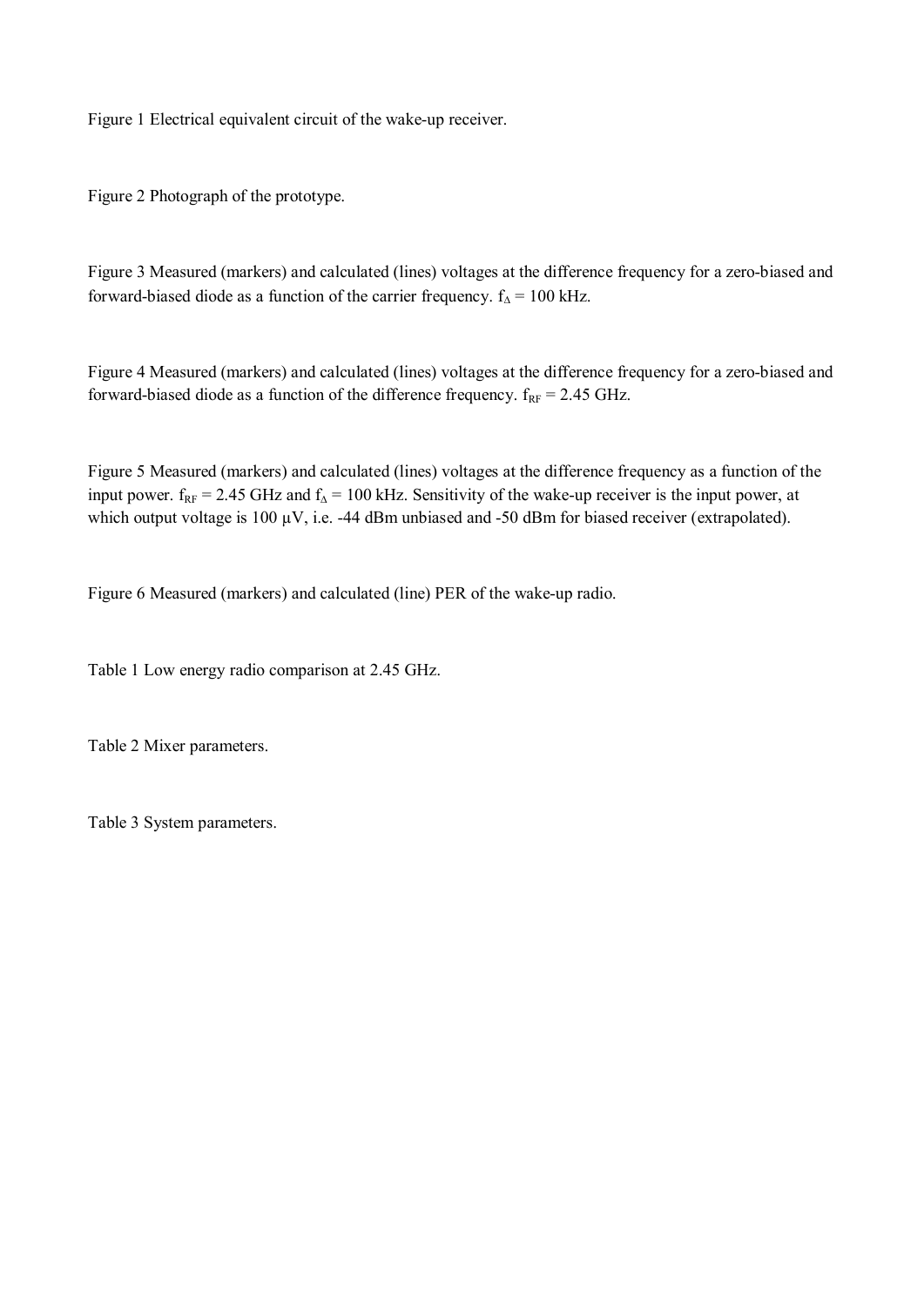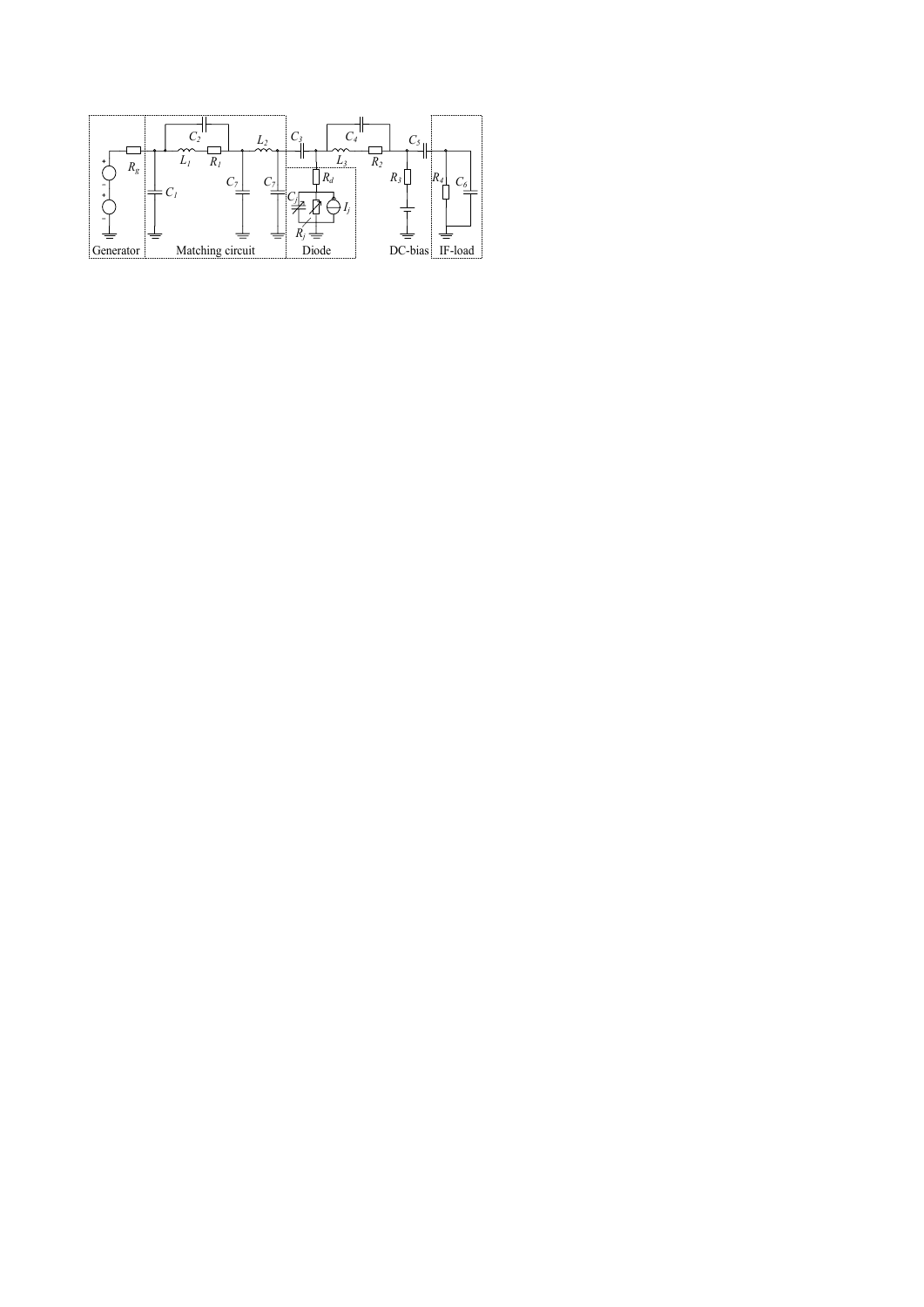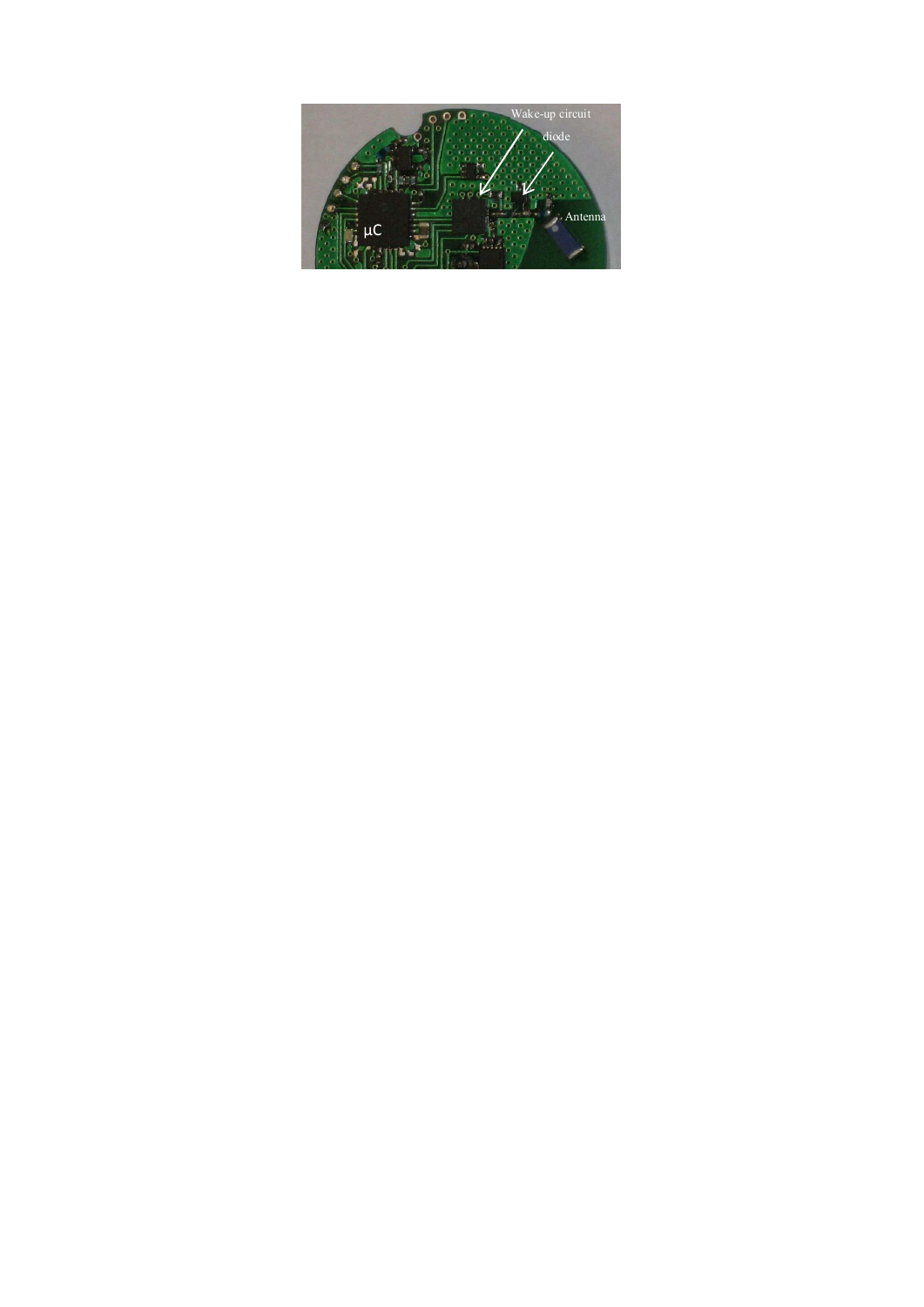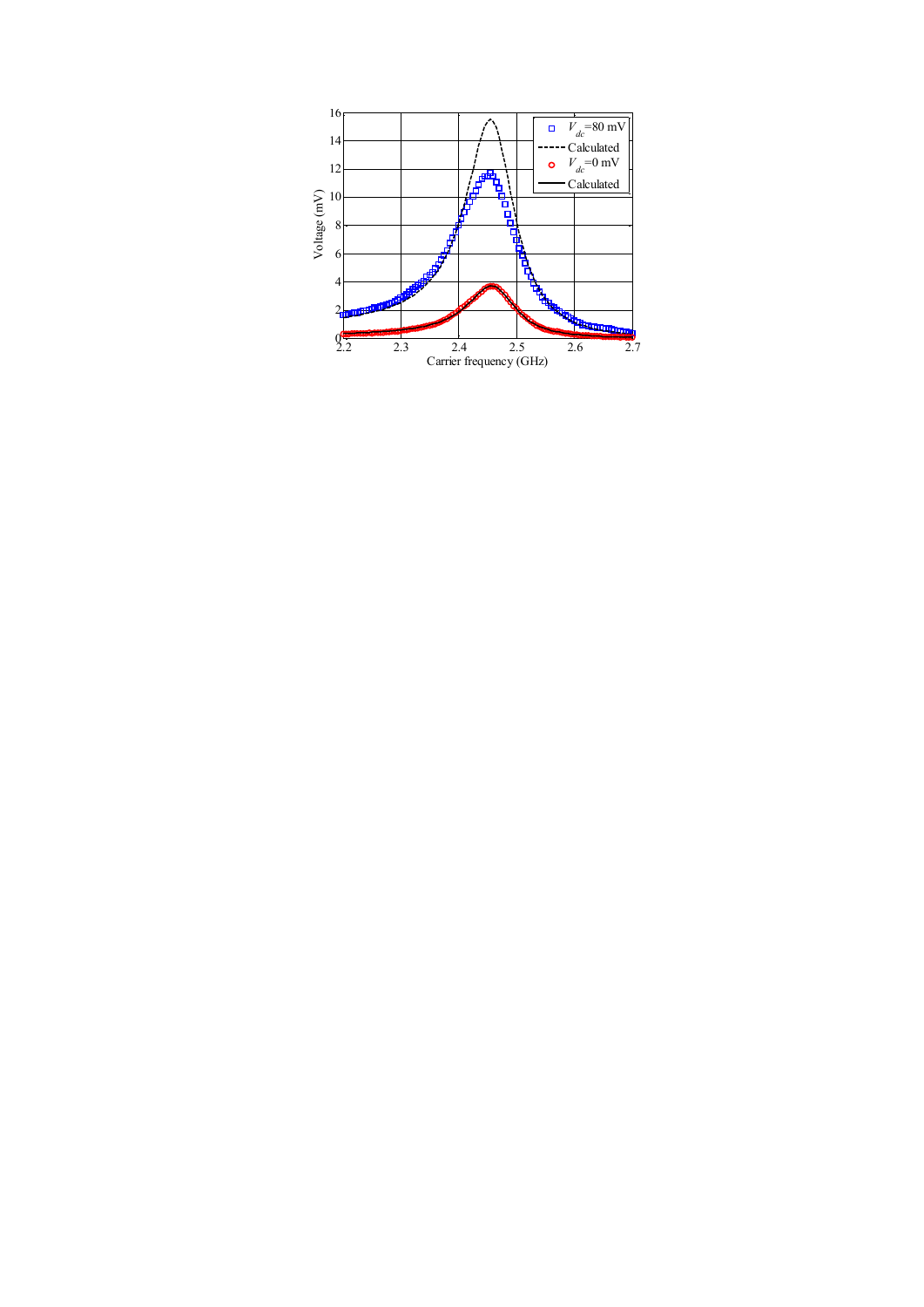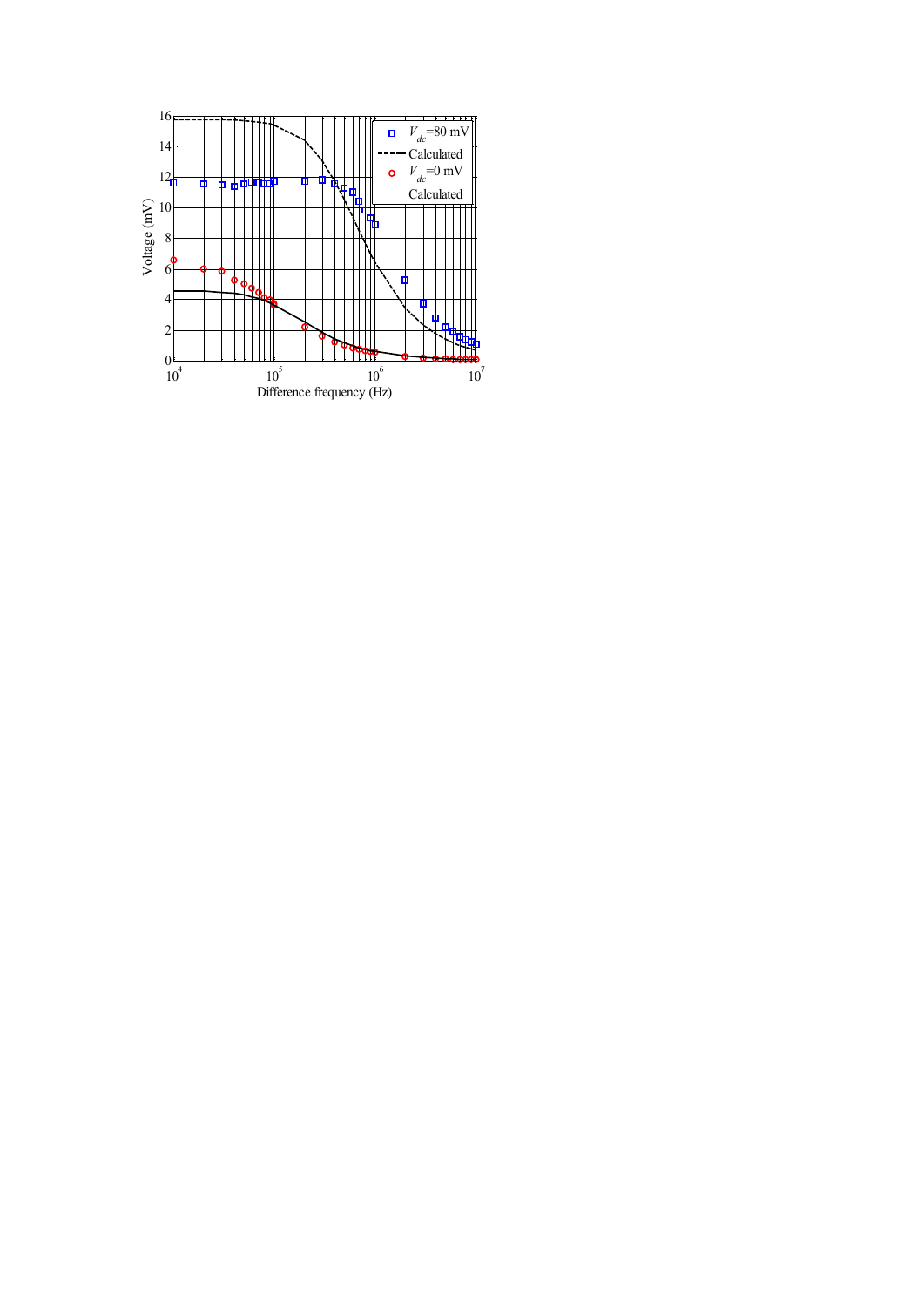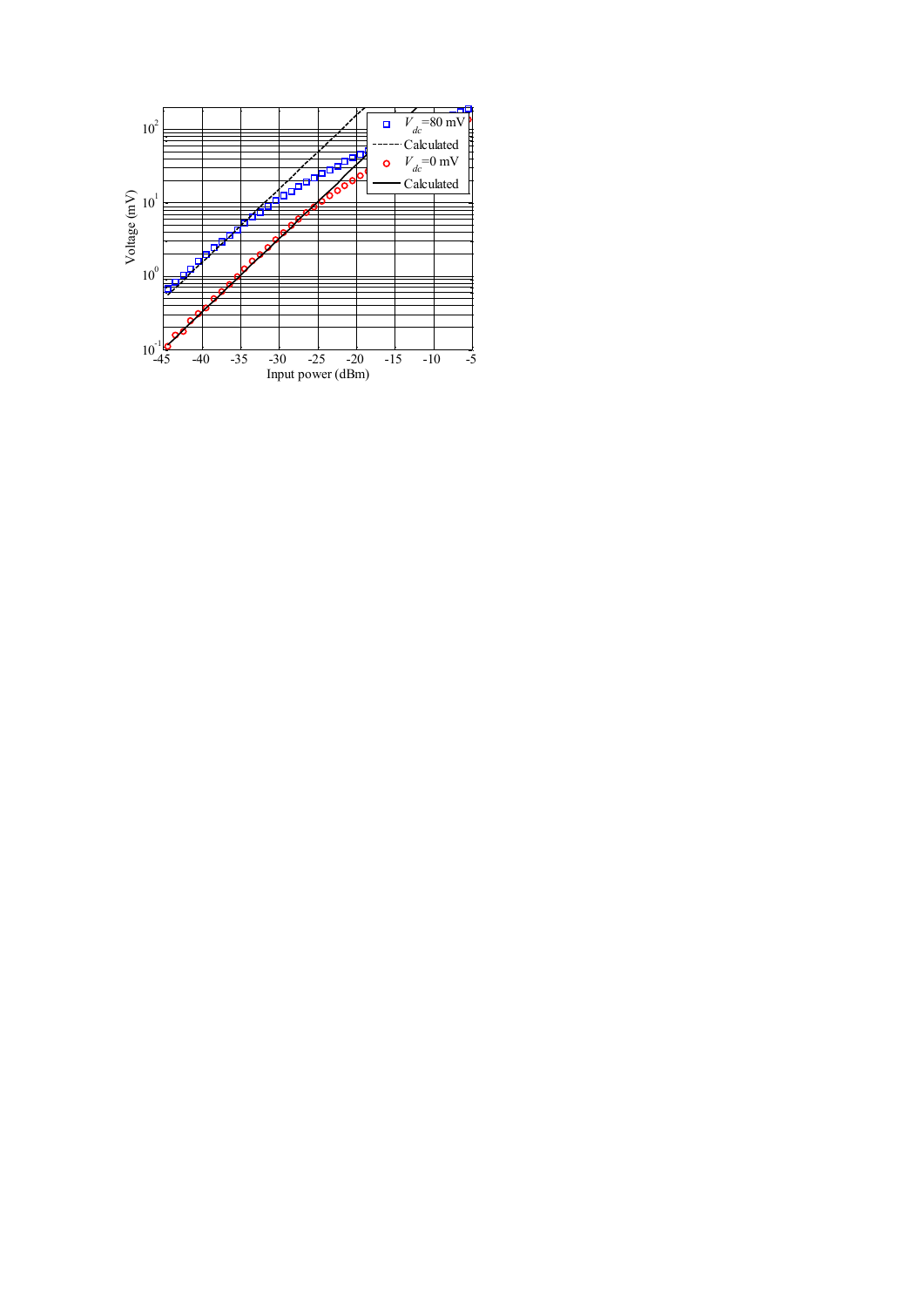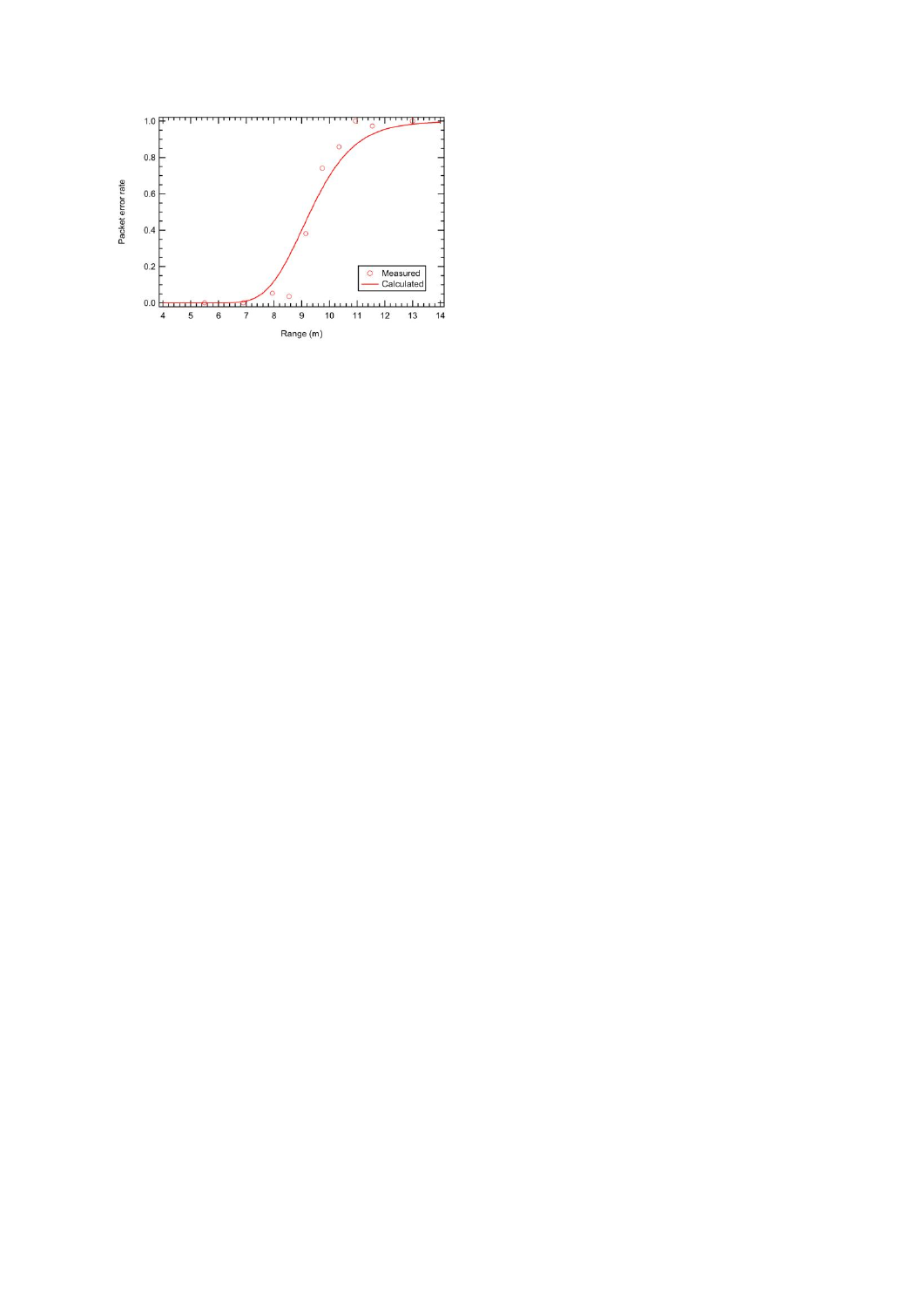|                                                                      | $\lceil 5 \rceil$                    | [6]                  | [7] <sup>2</sup> | [8]                                | [ $9$ ] <sup>3</sup> | This work         |
|----------------------------------------------------------------------|--------------------------------------|----------------------|------------------|------------------------------------|----------------------|-------------------|
| Sensitivity<br>(dBm)                                                 | $-87$                                | $-9.5$               | $-100$           | $-72$                              | $-52$                | $-50$             |
| Supply<br>current                                                    | $13.5 \mu A/$<br>11.1mA <sup>1</sup> | $500 -$<br>1875µA    |                  | $400 \mu A$ 104 μA 2.78 μA         |                      | $6.8 \mu A$       |
| Supply<br>voltage                                                    | $1.9 - 3.6V$                         | 0.4V                 | 1 V              | 0.5V                               | 3V                   | 3V                |
| Latency                                                              | 1 <sub>s</sub>                       | $70 \mu s^4$ $4ms^4$ |                  | $200 \mu s^4$                      | $13 \text{ ms}$      | $13 \text{ ms}$   |
| Architecture                                                         | BT LE,<br>heterodyne mixing          |                      | regen. $IF2$     | resistive super- uncertain passive | mixing               | passive<br>mixing |
| <sup>1</sup> Average with the latency mentioned / receiver on state. |                                      |                      |                  |                                    |                      |                   |

<sup>2</sup> Carrier frequency 1.9 GHz.

 $3$  Carrier frequency 900 MHz.<br> $4$  Estimated time for a 20-bit transmission based on data rate.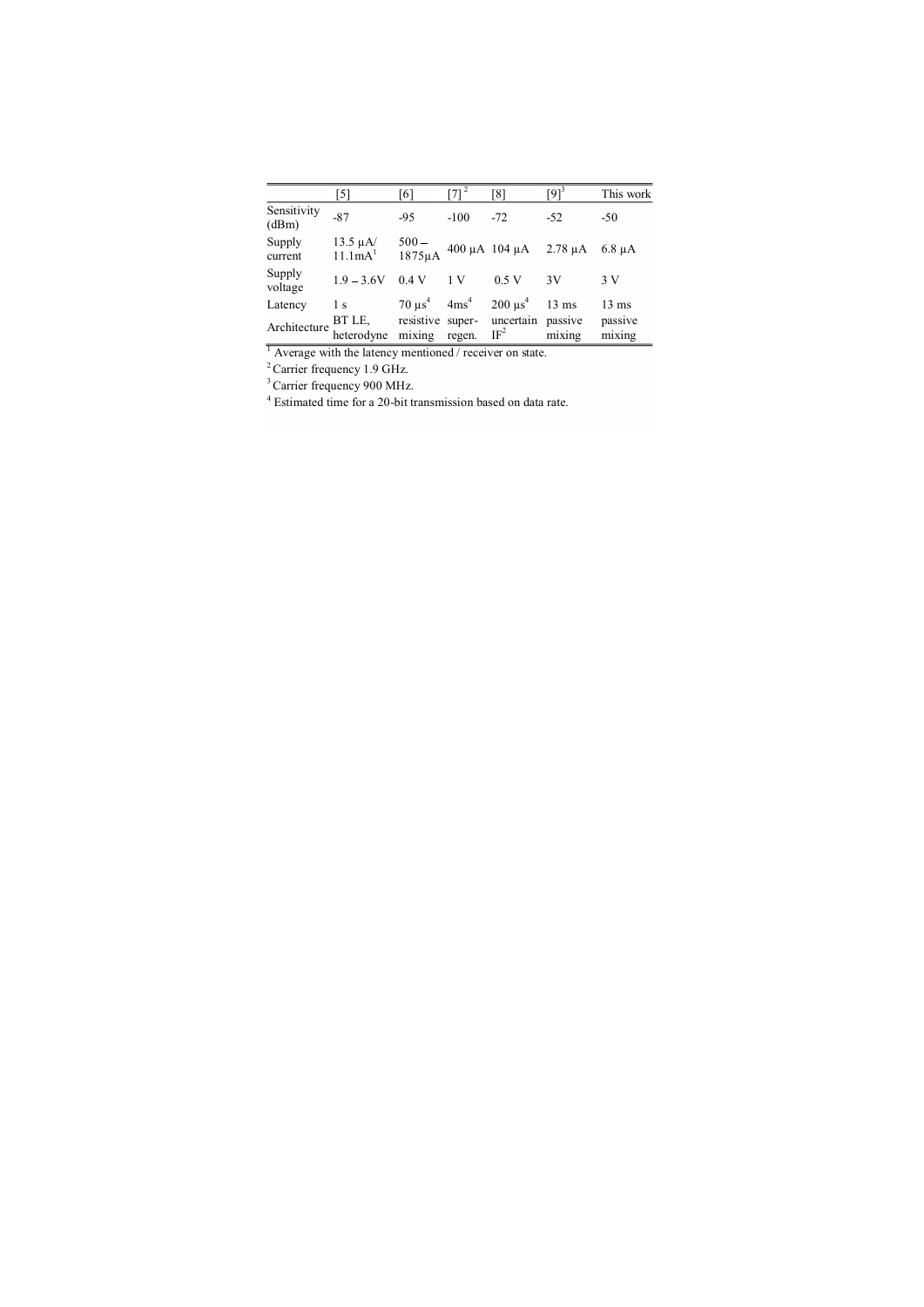| Generator resistance                    | $R_e = 50 \Omega$             |
|-----------------------------------------|-------------------------------|
| Series resistance of $L_1$              | $R_1 = 0.082 \Omega$          |
| Series resistance of $L_3$              | $R_1 = 0.35 \Omega$           |
| DC bias resistor                        | $R_3 = 1 \text{ M}\Omega$     |
| Parallel resistance of load             | $R_4 = 1 \text{ M}\Omega$     |
| Series resistance of the diode          | $R_d = 6 \Omega$              |
| Matching inductor                       | $L_1$ = 6.8 nH                |
| Matching inductor                       | $L_2 = 4.8$ nH                |
| RF-block inductor                       | $L_3$ = 56 nH                 |
| Matching capacitor                      | $C_1 = 1.5$ pF                |
| Parallel capacitance of $L_1$           | $C_2$ = 0.1 pF                |
| Junction capacitance at zero bias       | $C_{i0} = 0.18 \text{ pF}$    |
| Low frequency block capacitor           | $C_3$ = 2.2 pF                |
| Parallel capacitance of $L_3$           | $C_4$ = 78.5 pF               |
| DC-block capacitor                      | $C_5 = 1$ nF                  |
| Parallel capacitance of load            | $C_6 = 1$ pF                  |
| Matching capacitor                      | $C_7 = 2 pF$                  |
| Parameter for the depletion capacitance | $\gamma = 0.5$                |
| Junction potential                      | $\varphi = 1$ V               |
| Saturation current                      | $I_s = 18 \text{ nA}$         |
| Diode parameter                         | $\alpha$ = 31 V <sup>-1</sup> |